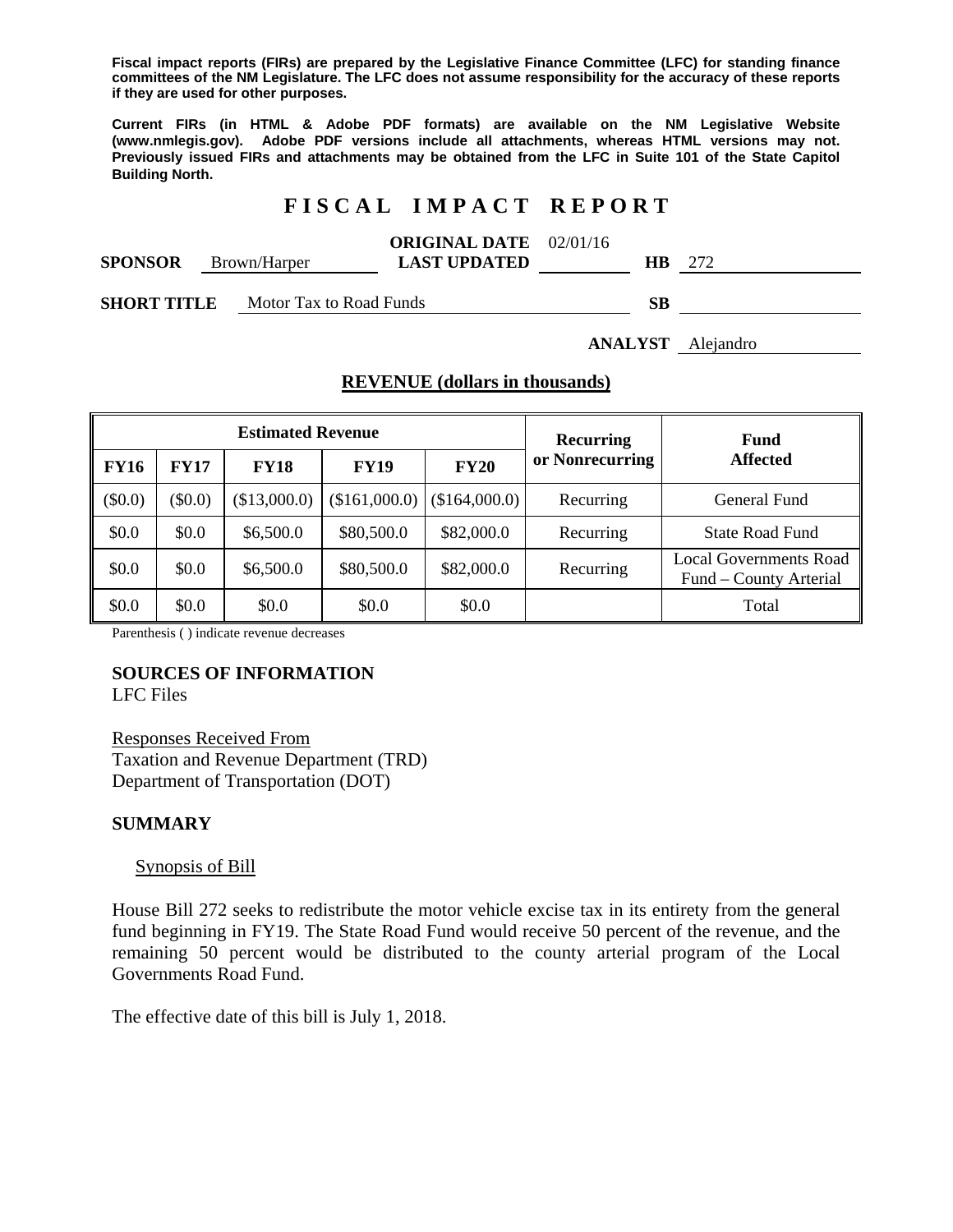### **FISCAL IMPLICATIONS**

The Taxation and Revenue Department (TRD) estimated the revenue impact using the projected motor vehicle excise tax revenues from the January 2016 Consensus Revenue Forecast. Current statute indicates that one hundred percent of the receipts from the motor vehicle excise tax shall be distributed to the General Fund. This proposal creates two appropriations of the motor vehicle excise tax from the General Fund to the State Road Fund, and the Local Governments Road Fund County Arterial Program. The appropriation represents a revenue loss to the General Fund, and a revenue gain to the State Road Fund, and the Local Governments Road Fund County Arterial Program. As currently written, TRD estimated the revenue impact based on distributions made beginning July 1, 2018, using the revenues beginning June 2018.

The New Mexico Department of Transportation (DOT) indicates that the bill increases the overall State Road Fund revenue by approximately 19 percent in FY19, and the same percentage in FY20. Further, the bill increases the Local Governments Road Fund revenue by approximately 333 percent in FY 2019 and in FY 2020, however, the increased revenue is directed entirely to the county arterial program.

This revenue estimate is based on the December 2015 Consensus General Fund Forecast and on the January 2016 State Road Fund estimates.

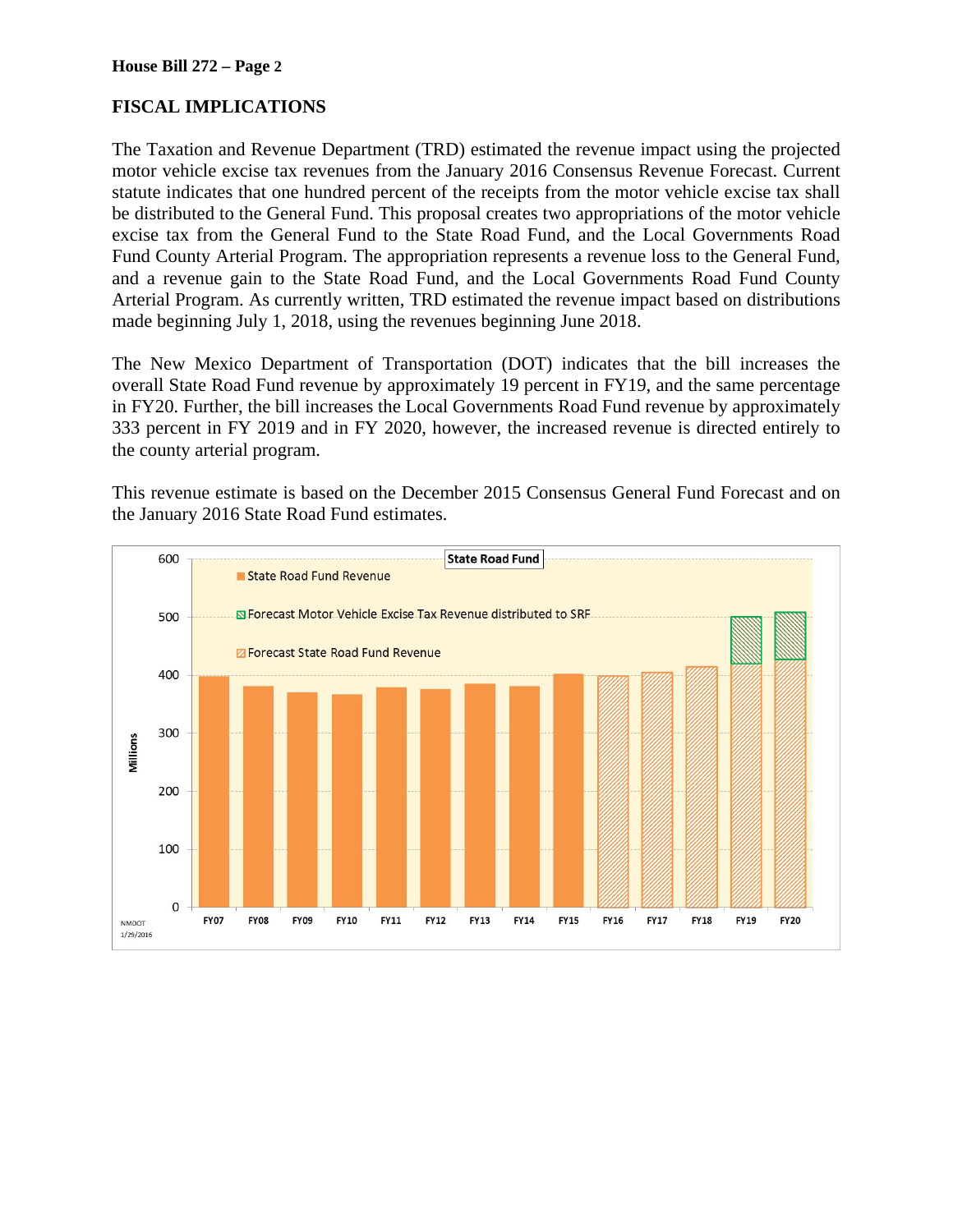



### **CONFLICT, DUPLICATION, COMPANIONSHIP, RELATIONSHIP**

This bill conflicts with SB 7, HB 199 and HB 233 as these bills include different amendments for the distribution of the motor vehicle excise tax.

### **ADMINISTRATIVE IMPLICATIONS**

DOT and TRD indicate that any added administrative burdens resulting from passage of this bill would be minimal.

### **TECHNICAL ISSUES**

DOT points out that the 50 percent distribution to the county arterial program of the Local Governments Road Fund conflicts with the distribution guidance as specified in Section 67-3- 28.2 NMSA 1978 which allocates distribution as follows: 42 percent to the cooperative agreement program, 16 percent for the municipal arterial program, 16 percent for school bus routes and 26 percent for the county arterial program.

DOT recommends that Section 67-3-28.2 NMSA 1978 be amended to add a new subsection C specifying the MVEX revenue shall be used only for the county arterial program; and amending the existing Subsection C as follows: [C.]  $\underline{D}$ . Except for the amounts in Subsection B,  $\underline{C}$  and E...

TRD interprets the changes to apply beginning July 1, 2018, which represents June 2018 revenue. If the sponsor of the bill intended for these changes to apply to revenue beginning July 1, 2018, TRD recommends that an Applicability Section be added to the bill to clarify that the changes apply to revenues beginning July 1 of each year, beginning in 2018 when the new distributions to the State Road Fund and the Local Governments Road Fund will be implemented.